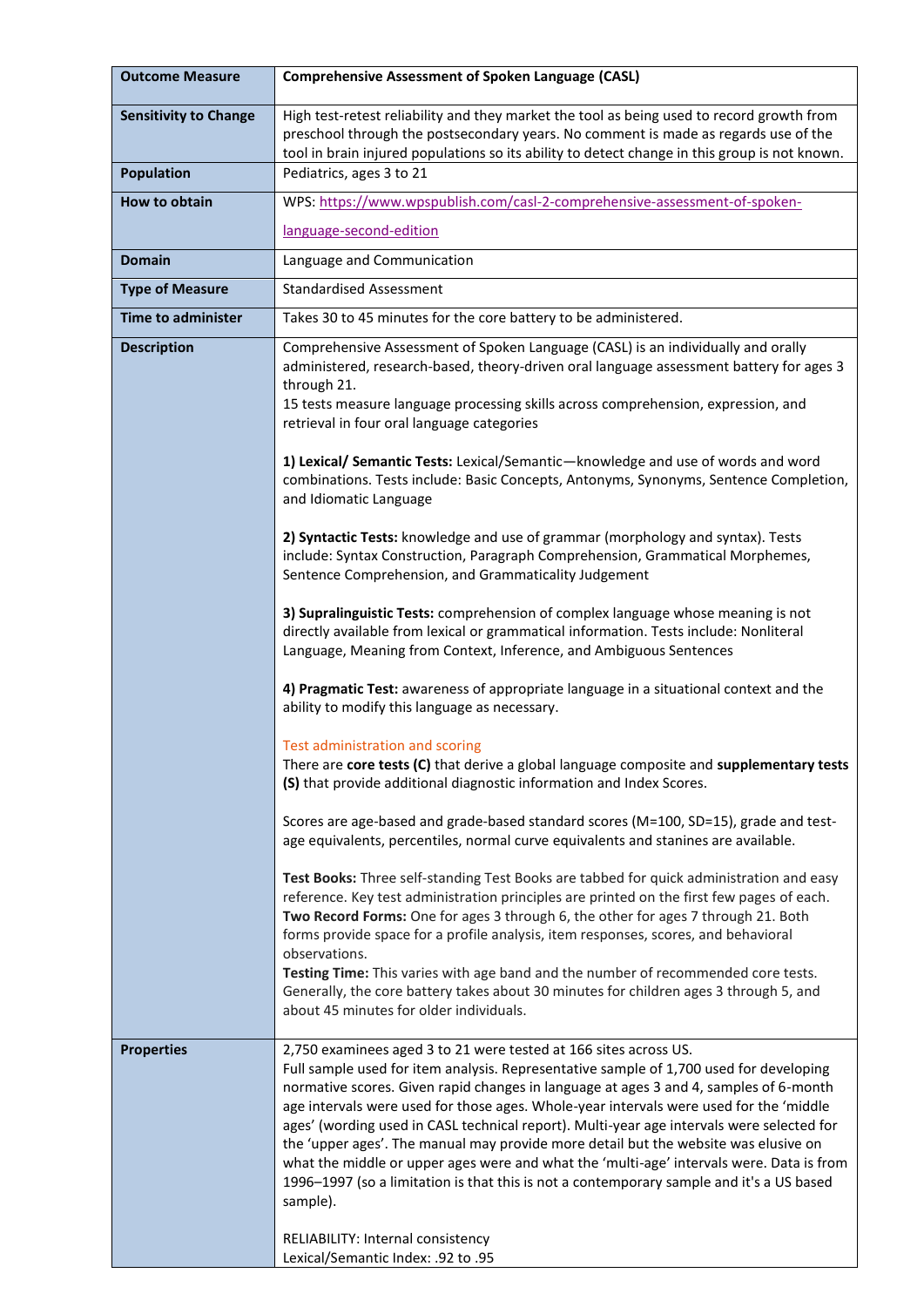|                   | Syntactic Index: .92 to .96                                                                 |
|-------------------|---------------------------------------------------------------------------------------------|
|                   | Supralinguistic Index: .90 to .95                                                           |
|                   | Receptive Index: .85 to .90                                                                 |
|                   | Expressive Index: .95 to .96                                                                |
|                   | Pragmatic judgement subtest .79-.92                                                         |
|                   |                                                                                             |
|                   | <b>RELIABILITY: Test-retest</b>                                                             |
|                   | Test-retest reliability coefficients for the individual tests range from .65 to .95         |
|                   | Oore Composites from .92 to .93                                                             |
|                   | Indexes from .88 to .96.                                                                    |
|                   |                                                                                             |
|                   | VALIDITY:                                                                                   |
|                   | Based on data from the manual, inter-correlation coefficients range from .30 to .79, "low   |
|                   | enough to support the interpretation that each test is measuring something unique but       |
|                   | high enough to support their combination to produce the Core Composite and Index            |
|                   | scores". An independent study of children with specific language impairment (Hoffman,       |
|                   |                                                                                             |
|                   | Loeb et al. 2011) suggested core tests load on one factor not three.                        |
|                   | According to the manual, the CASL was correlated with the following:                        |
|                   | TACL-R (35 examinees aged 5:0 to 5:11)                                                      |
|                   | OWLS™ LC and OE (50 examinees aged 7:10 to 10:11)                                           |
|                   | PPVT <sup>™</sup> -III (45 examinees aged 7:1 to 10:11)                                     |
|                   | EVT <sup>™</sup> (45 examinees aged 7:1 to 10:11)                                           |
|                   | (See Chapter 8 in manual for complete reporting of these correlations.)                     |
|                   |                                                                                             |
|                   | In children with specific language impairment, the CASL correlated significantly with the   |
|                   | Test of Language Development-Primary: 3rd Edition (TOLD-P3: r =.596) (Hoffman, Loeb et      |
|                   | al. 2011). In children and adolescents with high functioning Autism Spectrum Disorders,     |
|                   | the CASL correlated with communication and socialisation domains of the Vinelands           |
|                   | Adaptive Behaviour Scales (Reichow, Salamack et al. 2008).                                  |
|                   |                                                                                             |
|                   | Correlations with measures of cognitive ability.                                            |
|                   | The CASL was correlated with the following:                                                 |
|                   | K-BIT <sup>™</sup> (52 examinees aged 14:0 to 17:9)                                         |
|                   |                                                                                             |
|                   | Construct                                                                                   |
|                   | Developmental progression of scores, intercorrelations of tests, and factor structures of   |
|                   | the Indexes show construct validity. (See Chapter 8 in manual for construct validity data.) |
|                   |                                                                                             |
|                   | Clinical sample                                                                             |
|                   | Differences between means of clinical and control group in Core Composite scores in the     |
|                   | following areas:                                                                            |
|                   | Speech Impairment: 1.5                                                                      |
|                   | Language Delay: 12.4*                                                                       |
|                   | Language Impairment: 15.6*                                                                  |
|                   | Mental Retardation: 32.2*                                                                   |
|                   | Learning Disability (Reading): 9.9* (ages 8-11); 14.5* (ages 12-18)                         |
|                   | Learning Disability (Undifferentiated): 20.3*                                               |
|                   | Emotional Disturbance: 9.9*                                                                 |
|                   | Hearing Impairment: 26.2                                                                    |
|                   | * = significant at .001 level                                                               |
|                   |                                                                                             |
| <b>Advantages</b> | No reading or writing required                                                              |
|                   | Only a verbal or nonverbal (pointing) response is required. Reading or writing ability is   |
|                   | not needed to respond to test items.                                                        |
|                   | The CASL battery is ideal for measuring delayed language, oral language disorders,          |
|                   | dyslexia, and aphasia.                                                                      |
|                   | CASL is flexible. Administer only the tests you need for a single subject. For example, an  |
|                   | average five-year-old might be given four core tests, plus one or two supplementary         |
|                   | tests, if warranted.                                                                        |
|                   | Core tests measure the most representative aspects of each language category for each       |
|                   | of the six age bands.                                                                       |
|                   | Supplementary tests provide additional diagnostic information to yield assessment data      |
|                   | for quantitative (profile) and qualitative (clinical) analyses.                             |